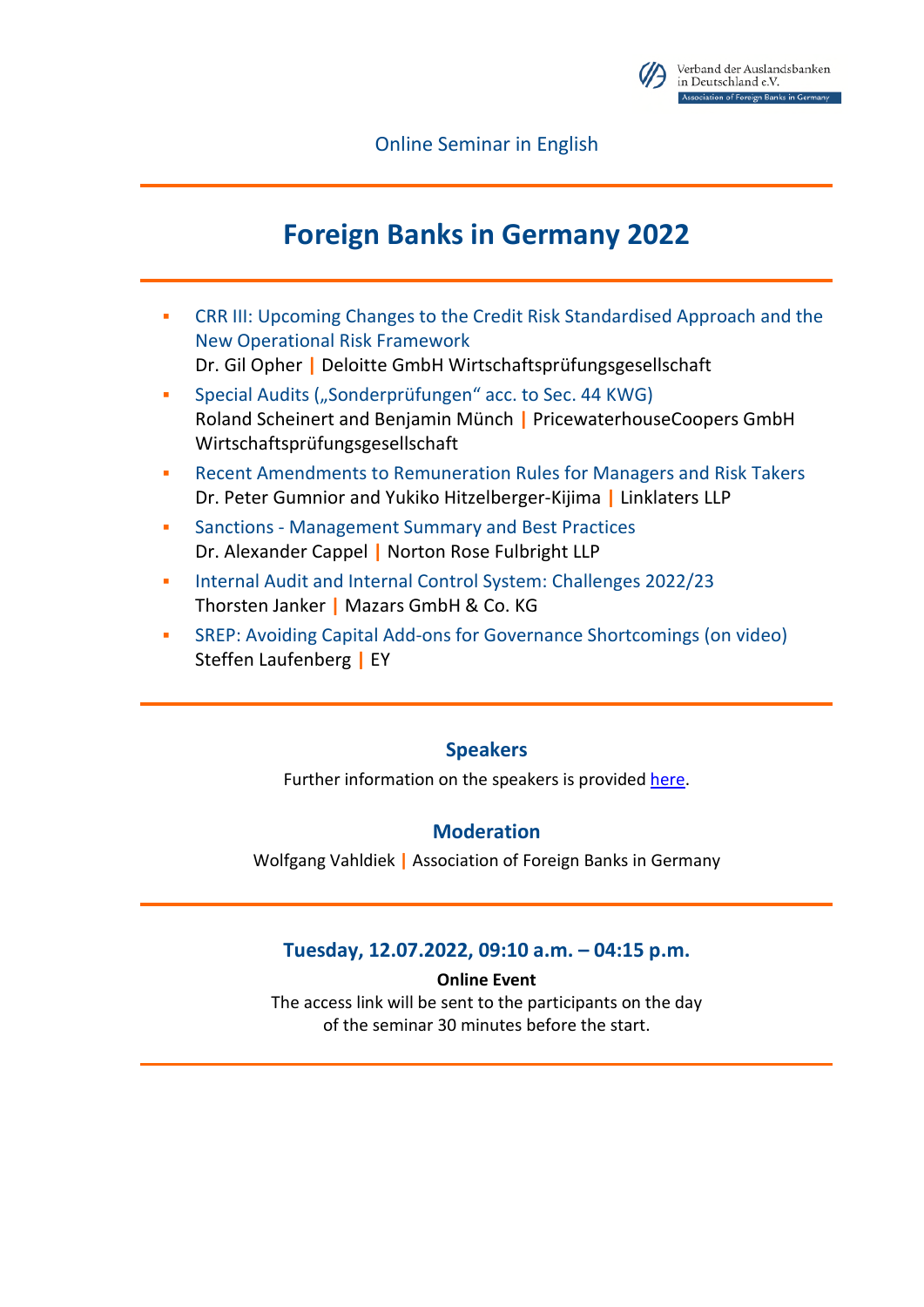

## **About the seminar**

This year's edition of "Foreign Banks in Germany" focuses on audits, risk management and current regulatory developments.

First, we will take a look at upcoming changes to the Credit Risk Standardised Approach and the new operational risk framework to be brought about by CRR III. Second, we will analyse the insights, key issues and findings from an auditor's perspective in special audits acc. to Sec. 44 KWG. This analysis is motivated by the rumour that German supervisors currently take an active approach to such audits in 2022 and respective preparation might be sensible for banks. Recent amendments to remuneration rules for managers and risk takers are also high on the agenda, as well as a management summary and best practices with regard to national and international sanctions.

In addition, we will take a close look at the challenges regarding Internal Audit and the internal control system in 2022/23, again from an auditor's perspective. Participants will also have access to a video recording of Steffen Laufenberg's presentation on avoiding capital add-ons for governance shortcomings.

The seminar is designed for management, executive staff and experts in the fields of risk management, controlling and auditing, as well as all those interested in banking supervision topics.

# **Registration**

Registration is possible via the Association's [homepage.](https://www.vab.de/event/online-seminar-foreign-banks-in-germany-2022-on-12-july-2022/) **Deadline for registration: 10 July 2022**

# **Terms and Conditions**

Participation Fee: **EUR 400** [fo[r Association members\]](https://www.vab.de/association/members/?lang=en) **EUR 500** [for other participants]

This includes online participation on the event date, same as online access to the electronic conference documents and the recordings afterwards. The online access is available for one months after the event. For participants with a domestic billing address, the fees include 19% VAT.

After receipt of the registration a confirmation will be sent. Cancellation free of charge is possible until 14 days before the event. After that, a processing fee of EUR 119 will be charged. For participants with a domestic billing address, this fee includes 19% VAT. In case of non-participation in the seminar, the entire participation fee will be charged. Representation of the registered participant is possible without additional costs. In principle, only the entire event and not individual parts of it can be booked. Programme is subject to change due to current events.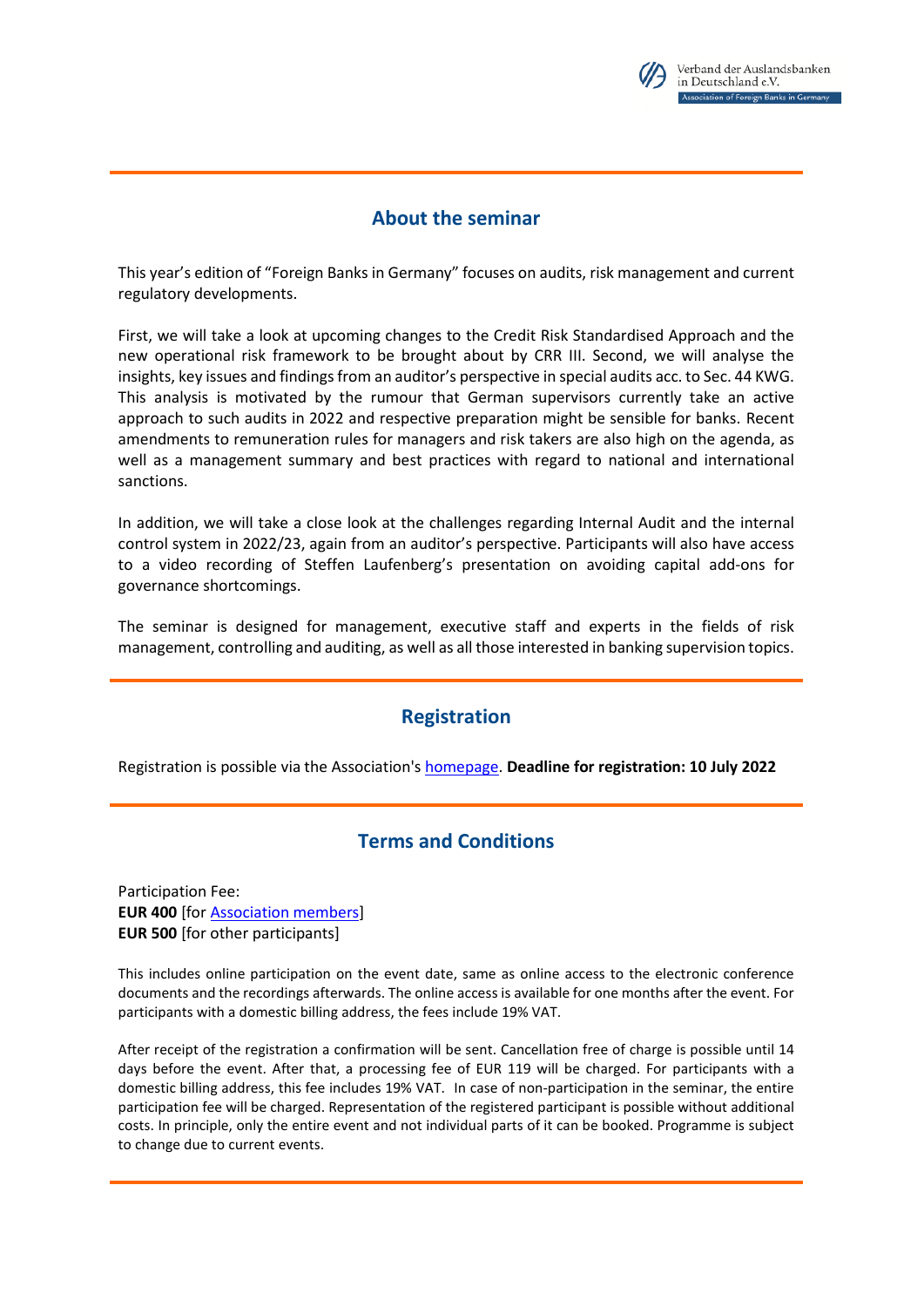

# **Agenda**

*09:10 a.m. to 09:30 a.m.: digital onboarding* 

#### **09:20 a.m. to 09:30 a.m.: Welcome**

09:30 a.m. to 10:15 a.m.

## **CRR III: Upcoming Changes to the Credit Risk Standardised Approach and the New Operational Risk Framework**

Dr. Gil Opher **|** Deloitte GmbH Wirtschaftsprüfungsgesellschaft

- **Overview on CRR III**
- **•** Trade finance and off-balance sheet items
- Exposures secured by real estate
- Exposures to institutions and corporates
- **•** Operational risk
- **•** Implementation timeline

#### **10:15 a.m. to 10:30 a.m.: short break**

#### 10:30 a.m. to 11:15 a.m.

#### Special Audits ("Sonderprüfungen" acc. to Sec. 44 KWG)

Roland Scheinert and Benjamin Münch **|** PricewaterhouseCoopers GmbH Wirtschaftsprüfungsgesellschaft

- The current supervisors' special audit activity and its background
- Experiences and lessons learned
- How to prepare for a special audit
- Dealing with supervisory comments and findings

#### **11:15 a.m. to 11:30 a.m.: short break**

#### 11:30 a.m. to 12:15 p.m.

#### **Recent Amendments to Remuneration Rules for Managers and Risk Takers**

Dr. Peter Gumnior and Yukiko Hitzelberger-Kijima **|** Linklaters LLP

- Background of CRD V and the German remuneration regime
- **Effects of the new regulations of CRD V on the national German rules**
- Necessary adjustments as regards remuneration systems
- Remuneration systems in a group context

#### **12:15 p.m. to 02:30 p.m.: lunch break**